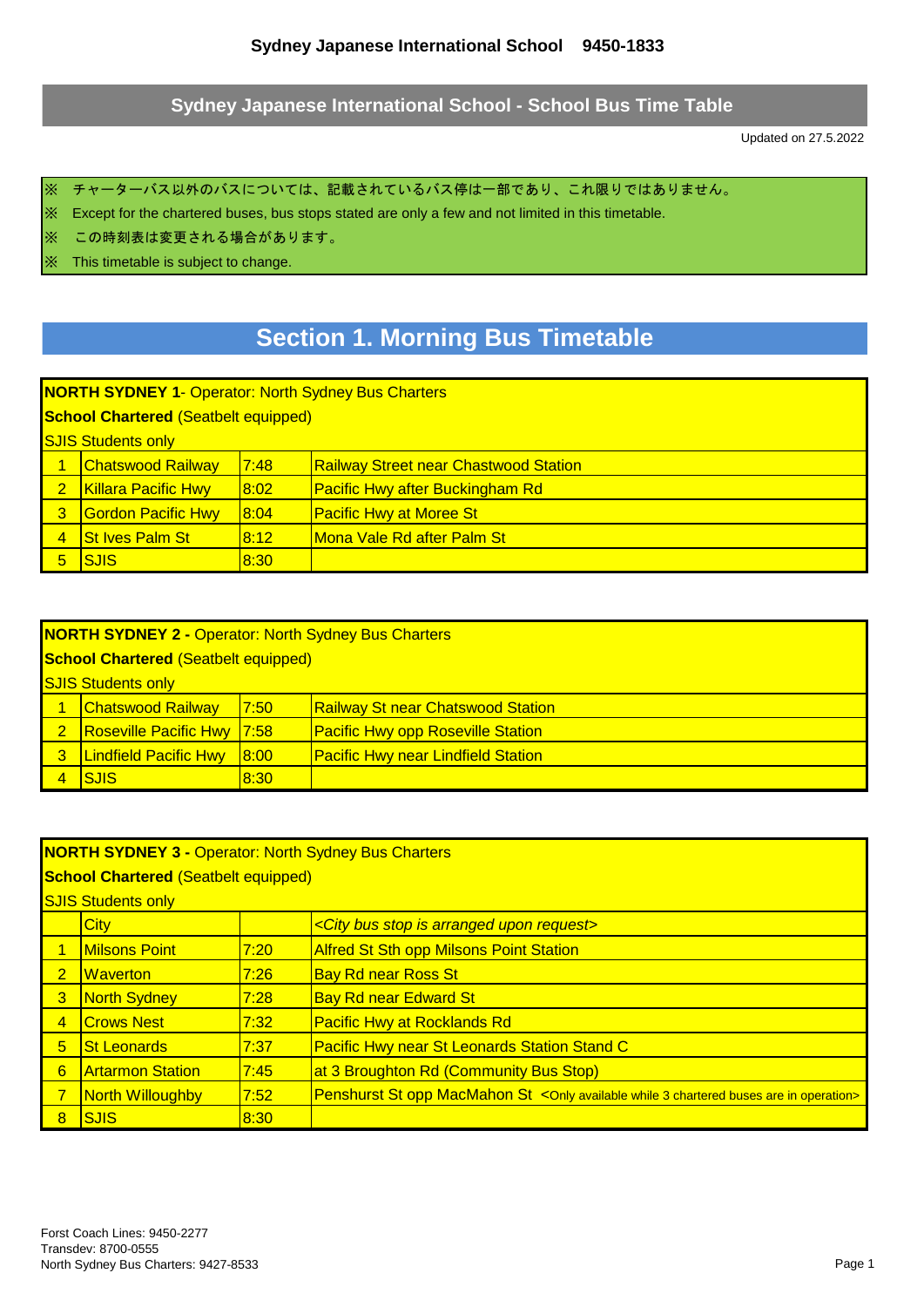|                | <b>CAMMERAY LINE</b> - Operator: Forest Coach Lines               |      |                                                     |  |  |
|----------------|-------------------------------------------------------------------|------|-----------------------------------------------------|--|--|
|                | Bus No. 270 - local run up to Terrey Hills Shops, then school bus |      |                                                     |  |  |
|                | Shared with other school students and paying passengers           |      |                                                     |  |  |
|                | <b>QVB</b>                                                        | 7:30 | <b>Clarence St after Market St</b>                  |  |  |
| $\overline{2}$ | Cammeray                                                          | 7:37 | Miller St near Abbott St (Cammeray Village Shops)   |  |  |
| 3              | Northbridge                                                       | 7:43 | 56 Strathallen Avenue near Northbridge intersection |  |  |
| 4              | Castlecrag                                                        | 7:45 | Eastern Valley Way near Edinburgh Road              |  |  |
| 5              | <b>Middle Cove</b>                                                | 7:49 | Eastern Valley Way near McClelland St               |  |  |
| 6              | <b>East Roseville</b>                                             | 7:53 | Babbage Rd at Park Ave                              |  |  |
|                | <b>SJIS</b>                                                       | 8:20 |                                                     |  |  |

|   | <b>CHATSWOOD LINE - Operator: Forest Coach Lines</b>     |      |                                     |  |  |
|---|----------------------------------------------------------|------|-------------------------------------|--|--|
|   | Bus No. 284 - local run to Duffys Forest, Sub Number: 27 |      |                                     |  |  |
|   | Shared with other school students and paying passengers  |      |                                     |  |  |
|   | Chatswood                                                | 7:45 | Bus Interchange, Stand C            |  |  |
| っ | <b>East Roseville</b>                                    | 7:55 | Babbage Rd at Park Ave              |  |  |
| 3 | Roseville Scout Group 7:56                               |      | Roseville Scout Group, Warringah Rd |  |  |
|   | <b>SJIS</b>                                              | 8:17 |                                     |  |  |

**Bus No. 116** - School run

Shared with other school students

|   | יטווטוסוס וסטווטט וטאט וואס וואס ווא |      |                                              |  |
|---|--------------------------------------|------|----------------------------------------------|--|
|   | Killarney Hts High                   | 7:32 | Starkey St opp Killarney Heights High School |  |
|   | <b>Killarney Hts Prim</b>            | 7:33 | Killarney Heights Public School, Melwood Ave |  |
| 3 | Tennis Club                          | 7:35 | Forestville Park Tennis Club, Melwood Ave    |  |
|   | <b>Forestville Shops</b>             | 7:38 | Starkey St at Warrigah Rd                    |  |
| 5 | <b>IFrenchs Forest</b>               | 7:42 | Forest Way Shopping Centre                   |  |
|   | <b>SJIS</b>                          | 8:03 |                                              |  |

|                | <b>CREMORNE LINE - Operator: Forest Coach Lines</b> |      |                                                                            |  |  |
|----------------|-----------------------------------------------------|------|----------------------------------------------------------------------------|--|--|
|                | Bus No. 110 - School run                            |      |                                                                            |  |  |
|                | Shared with other school students                   |      |                                                                            |  |  |
|                | Cremorne                                            | 7:20 | Millitary Rd opp Watson St (Big Bear)                                      |  |  |
| $\overline{2}$ | <b>IMosman</b>                                      | 7:25 | Military Rd after Cowles Rd (in front of Boronia House)                    |  |  |
| 3              | <b>Beauty Point</b>                                 | 7:28 | St Therese, Spit Rd                                                        |  |  |
| 4              | <b>I</b> Seaforth                                   | 7:35 | Frenchs Forest Rd at Ellery Parade (in front of St Paul's Anglican Church) |  |  |
| 5              | Dalwood Homes                                       | 7:38 | Clontarf St opp Montauban Ave (near Dalwood Homes)                         |  |  |
| 6              | Seaforth Oval                                       | 7:40 | Seaforth Oval, Wakehurst Pwy                                               |  |  |
|                |                                                     |      | *Seaforth Oval is the last stop before SJIS                                |  |  |
|                | <b>ISJIS</b>                                        | 8:13 |                                                                            |  |  |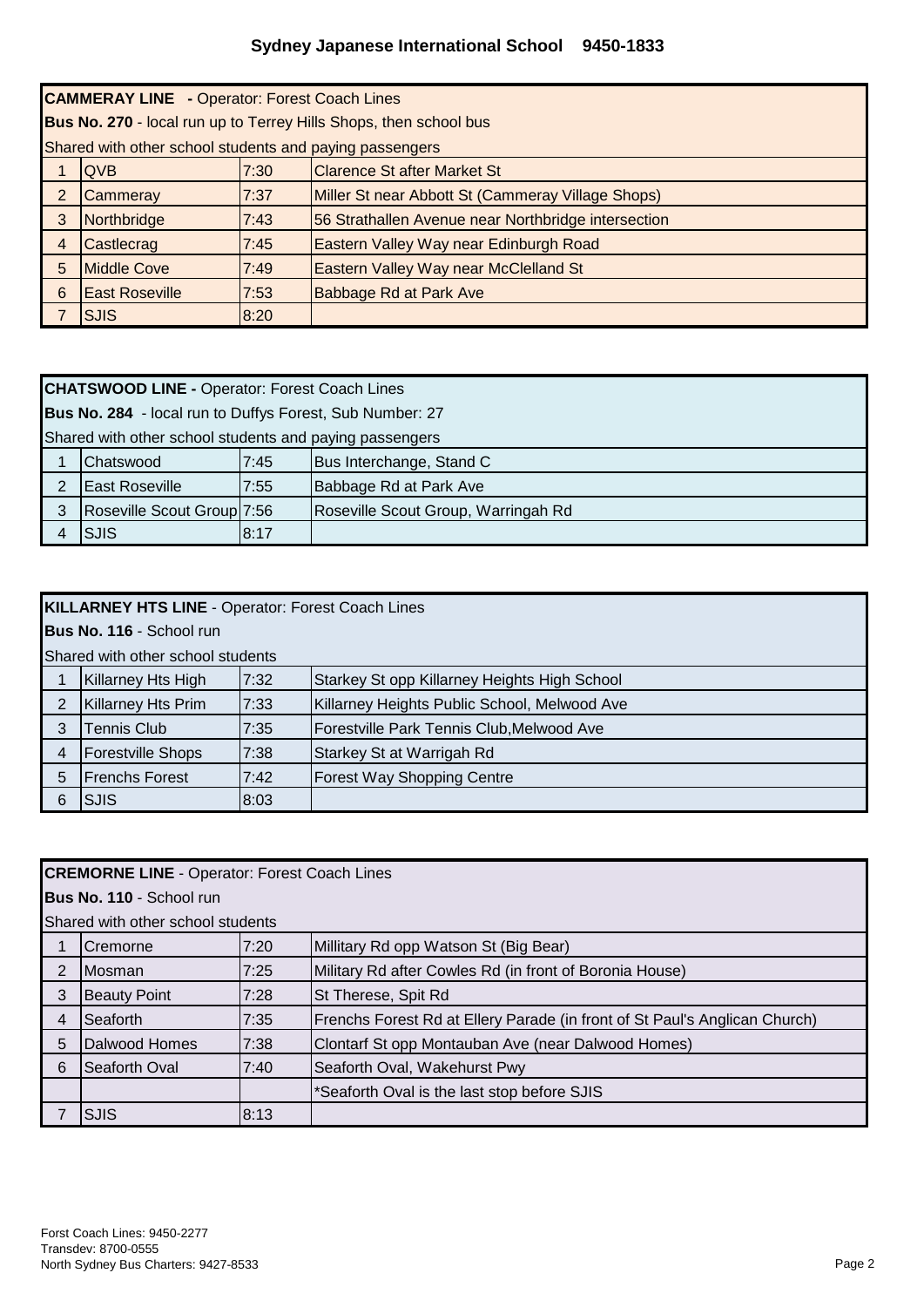|   | <b>TURRAMURRA LINE - Operator: Transdev</b> |      |                                                         |  |  |
|---|---------------------------------------------|------|---------------------------------------------------------|--|--|
|   | Bus No. 8034 - School run                   |      |                                                         |  |  |
|   | Shared with other school students           |      |                                                         |  |  |
|   | <b>Turramurra Station</b>                   | 7:55 | Turramurra Station, Stand A                             |  |  |
| 2 | Turramurra North P.S. 8:02                  |      | Bobbin Head Rd opp Turramurra North Public School       |  |  |
|   | Collins Rd                                  | 8:10 | Killearon St opp St Ives Bowling Club (near Collins Rd) |  |  |
|   | <b>SJIS</b>                                 | 8:30 |                                                         |  |  |

|   | <b>RYDE LINE - Operator: Transdev</b> |      |                                       |  |  |
|---|---------------------------------------|------|---------------------------------------|--|--|
|   | Bus No. 8039 - School run             |      |                                       |  |  |
|   | Shared with other school students     |      |                                       |  |  |
|   | <b>West Ryde Station</b>              | 7:30 | Ryedale Rd opp West Ryde Station      |  |  |
| 2 | Top Ryde Shops                        | 7:36 | Devlin St at Blaxland Rd              |  |  |
| 3 | Top Ryde Price St                     | 7:37 | Lane Cove Rd at Price St              |  |  |
| 4 | Fontenoy Rd                           | 7:47 | Lane Cove Rd opp Eden Gardens         |  |  |
| 5 | Gordon West P.S.                      | 7:52 | Ryde Rd opp Gordon West Public School |  |  |
| 6 | <b>Brigidine College</b>              | 8:00 | Mona Vale Rd opp Brigidine College    |  |  |
|   | <b>SJIS</b>                           | 8:24 |                                       |  |  |

|                | <b>HORNSBY LINE - Operator: Transdev</b>                |      |                                                                                |  |  |
|----------------|---------------------------------------------------------|------|--------------------------------------------------------------------------------|--|--|
|                |                                                         |      | Bus No. 8032 - School run from Hornsby; (599 then 597 local run up to Hornsby) |  |  |
|                | Shared with other school students and paying passengers |      |                                                                                |  |  |
|                | Mt Ku-ring-gai                                          | 7:24 | Mt Ku-ring-gai station, Pacific Hwy                                            |  |  |
| $\overline{2}$ | Mt Colah                                                | 7:27 | Mt Colah Station, Pacific Hwy                                                  |  |  |
| 3              | Asquith                                                 | 7:30 | Asquith Station, Pacific Hwy                                                   |  |  |
| $\overline{4}$ | Hornsby                                                 | 7:44 | Hornsby Station Stand B (The bus becomes 8032)                                 |  |  |
| 5              | Waitara                                                 | 7:47 | Edgeworth David Av opp Waitara Public School                                   |  |  |
| 6              | <b>SJIS</b>                                             | 8:31 |                                                                                |  |  |

**Bus No. 8050** - School run

|   | Shared with other school students |      |                                  |  |  |
|---|-----------------------------------|------|----------------------------------|--|--|
|   | <b>IRoseville</b>                 | 7:42 | Roseville Station, Hill St       |  |  |
|   | Lindfield                         | 7:47 | Lindfield Station, Lindfield Ave |  |  |
| 3 | Killara                           | 7:52 | Killara Station at Werona Ave    |  |  |
|   | Gordon                            | 7:57 | Gordon Station, Werona Ave       |  |  |
|   | <b>SJIS</b>                       | 8:25 |                                  |  |  |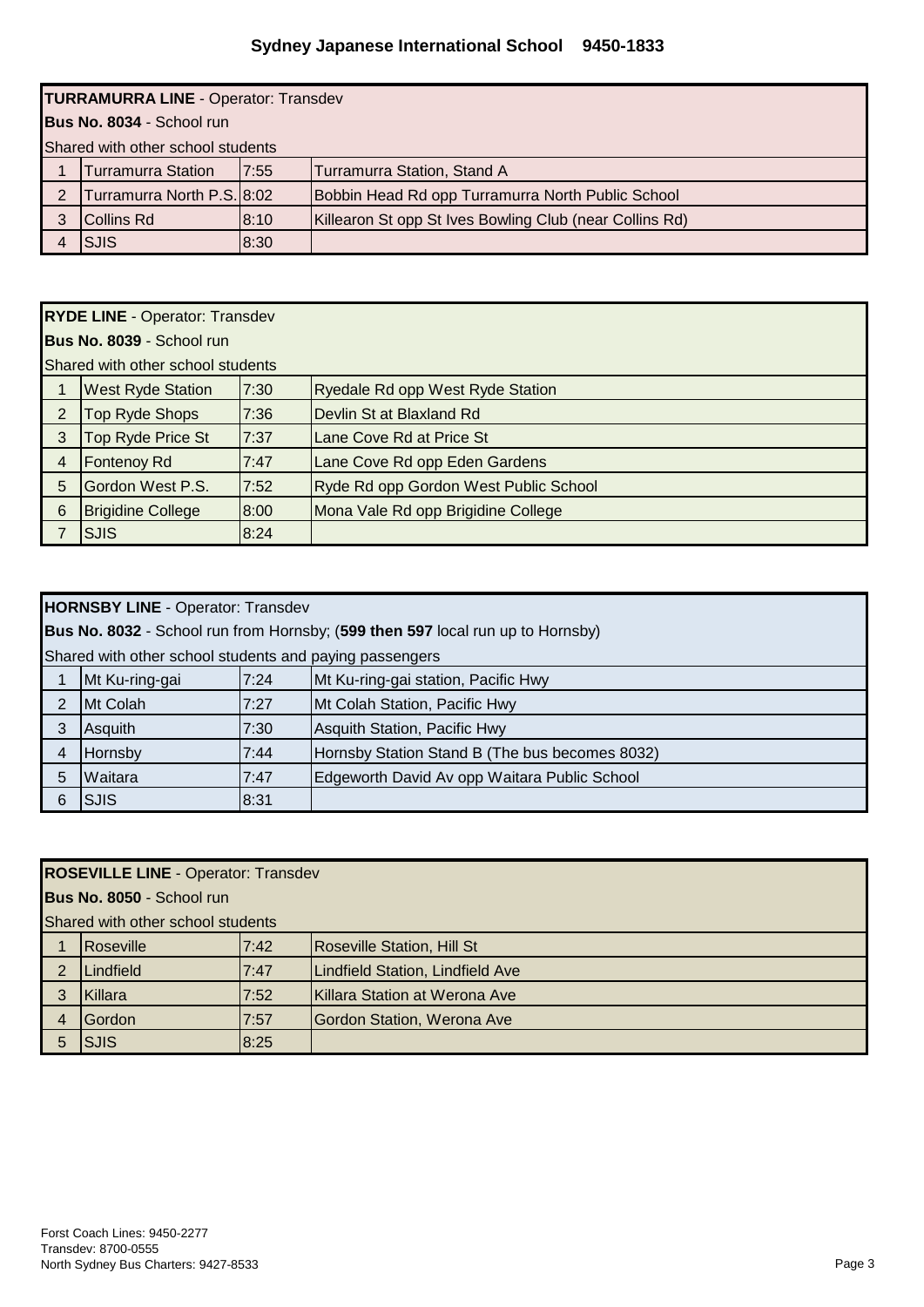|   | <b>ELANORA HEIGHTS - Operator: Forest Coach Lines</b> |      |                                                  |  |  |
|---|-------------------------------------------------------|------|--------------------------------------------------|--|--|
|   | Bus No. 106 - School run                              |      |                                                  |  |  |
|   | Shared with other school students                     |      |                                                  |  |  |
|   | Mona Vale                                             | 7:25 | Pittwater Place Shopping Centre, Park St         |  |  |
| っ | <b>Narrabeen</b>                                      | 7:30 | Northern Beaches Community College, Pittwater Rd |  |  |
| 3 | <b>Elanora Hts</b>                                    | 7:39 | Kalang Rd opp Elanora Heights Shops              |  |  |
|   | <b>SJIS</b>                                           | 7:58 |                                                  |  |  |

## **Section 2. Afternoon Bus Timetable**

※ チャーターバス以外のバスについては、記載されているバス停は一部であり、これ限りではありません。

※ Except for Chartered buses, bus stops stated are only a few and not limited in this timetable.

※ この時刻表は変更される場合があります。

#### ※ This timetable is subject to change.

#### **NORTH SYDNEY 1 -** Operator: North Sydney Bus Charters

**School Chartered** (Seatbelt equipped)

**SJIS Students only** 

|                | <u>INUS PINGELIIS ONIV</u> |       |                                                 |  |
|----------------|----------------------------|-------|-------------------------------------------------|--|
|                | <b>SJIS</b>                | 3:30  |                                                 |  |
|                | <b>St Ives Palm St</b>     | 3:46  | Mona Vale Rd opp Palm St                        |  |
|                | <b>Gordon Pacific Hwy</b>  | 3:56  | <b>Pacific Hwy after Park Ave</b>               |  |
| $\overline{4}$ | <b>Killara Pacific Hwy</b> | 3:58  | <b>Pacific Hwy before Marian St</b>             |  |
| 5              | <b>Chatswood Railway</b>   | 14:14 | Victoria Ave, Interchange Stand L (at RSL Club) |  |

#### **NORTH SYDNEY 2 -** Operator: North Sydney Bus Charters

#### **School Chartered** (Seatbelt equipped)

 $\overline{\mathbf{S}}$  IIS Students only

| <b>SJIS</b>                       | 3:30 |                                                 |  |
|-----------------------------------|------|-------------------------------------------------|--|
| <b>Lindfield Pacific Hwy</b> 4:05 |      | <b>IPacific Hwy near Lindfield Station</b>      |  |
| <b>Roseville Pacific Hwy 4:08</b> |      | <b>Pacific Hwy near Roseville Station</b>       |  |
| Chatswood Railway  4:15           |      | Victoria Ave, Interchange Stand L (at RSL Club) |  |

#### **NORTH SYDNEY 3 -** Operator: North Sydney Bus Charters

**School Chartered** (Seatbelt equipped)

## SJIS Students only

|                | <u>ooro otuucrito oriiy</u> |      |                                                                                                  |
|----------------|-----------------------------|------|--------------------------------------------------------------------------------------------------|
|                | <b>SJIS</b>                 | 3:30 |                                                                                                  |
| $\mathbf{2}$   | North Willoughby            | 4:01 | <b>Penshurst St after MacMahon St</b> < Only available while 3 chartered buses are in operation> |
| 3              | <b>Artarmon Station</b>     | 4:08 | Hampden Rd at Artarmon Station (at Night ride bus stop)                                          |
| $\overline{4}$ | <b>St Leonards</b>          | 4:11 | <b>Pacific Hwy at St Leonards Station Forum Stop</b>                                             |
| 5              | <b>Crows Nest</b>           | 4:14 | <b>Pacific Hwy near Mytle St</b>                                                                 |
| 6              | North Sydney Demo           | 4:18 | <b>Bay Rd before Edwards St</b>                                                                  |
|                | <b>IWaverton</b>            | 4:20 | <b>Bay Rd near Woolcott St</b>                                                                   |
| 8              | <b>Milsons Point</b>        | 4:26 | <b>Milsons Point Station on Alfred St</b>                                                        |
|                | <b>City</b>                 |      | <city arranged="" bus="" is="" request="" stop="" upon=""></city>                                |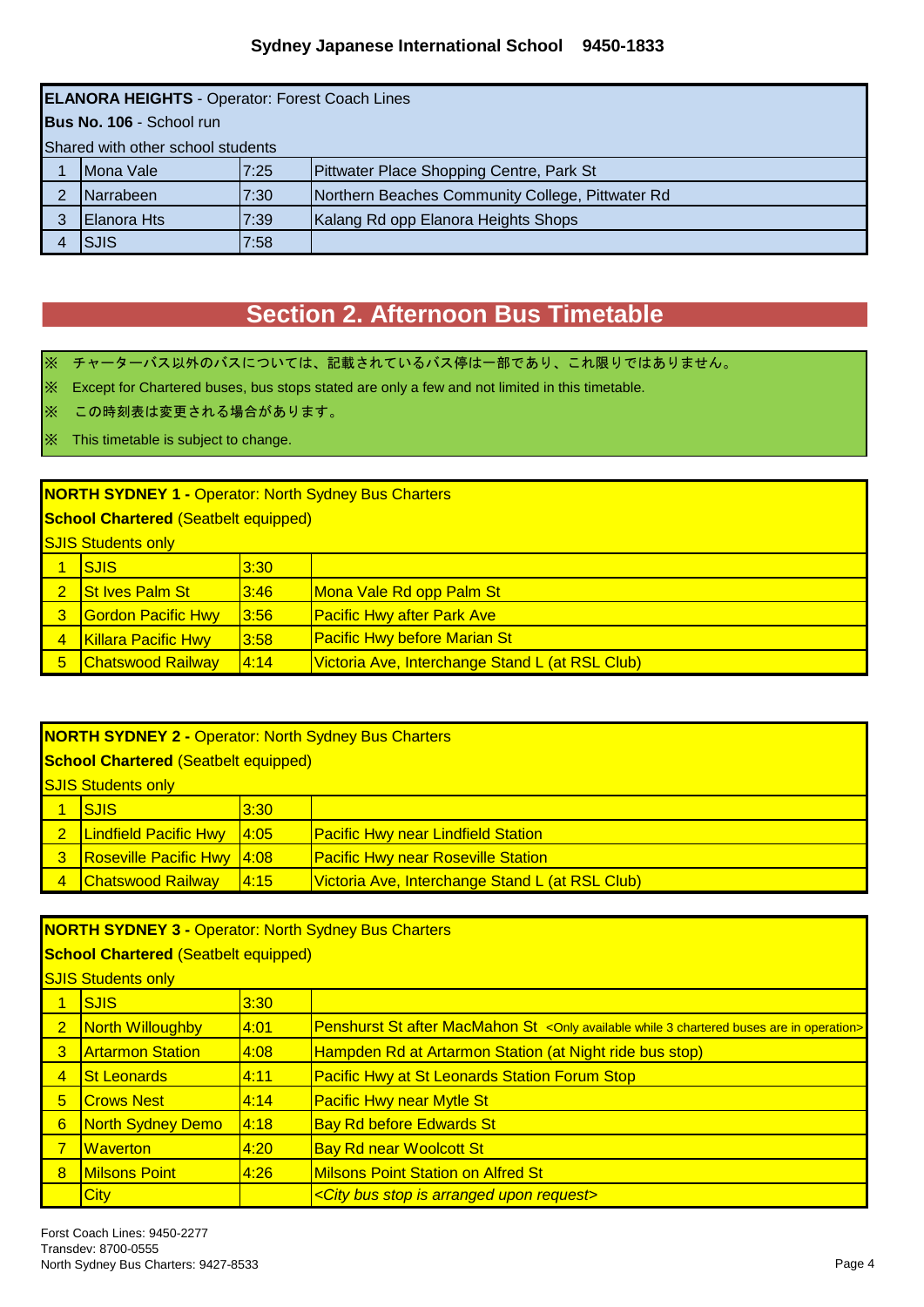## **Sydney Japanese International School 9450-1833**

|                | <b>CAMMERAY LINE - Operator: Forest Coach Lines</b> |      |                                                 |  |
|----------------|-----------------------------------------------------|------|-------------------------------------------------|--|
|                | Bus No. 288 - School run                            |      |                                                 |  |
|                | Shared with other school students                   |      |                                                 |  |
|                | <b>SJIS</b>                                         | 3:48 |                                                 |  |
| 2              | <b>East Roseville</b>                               | 4:17 | Babbage Rd at Allan St                          |  |
| 3              | North Willoughby                                    | 4:20 | Penshurst St after MacMahon St                  |  |
| $\overline{4}$ | <b>Middle Cove</b>                                  | 4:22 | <b>McClelland St opp Willoughby Park Centre</b> |  |
| 5              | Castlecrag                                          | 4:24 | Eastern Valley Way at Edinburgh Rd              |  |
| 6              | Northbridge                                         | 4:27 | Strathallen Ave after Sailors Bay Rd            |  |
|                | Cammeray                                            | 4:30 | Miller St opp Abbott St                         |  |

### **KILLARNEY/CHATSWOOD LINE** - Operator: Forest Coach Lines

**Bus No. 275** - School run

|  | Shared with other school students |      |                               |  |  |  |
|--|-----------------------------------|------|-------------------------------|--|--|--|
|  | <b>ISJIS</b>                      | 3:45 |                               |  |  |  |
|  | <b>I</b> Belrose                  | 4:01 | Forest way opp Bambara Oval   |  |  |  |
|  | <b>Frenchs Forest</b>             | 4:04 | Forest Way opp Forestway Shop |  |  |  |
|  |                                   |      |                               |  |  |  |

|   | <b>Frenchs Forest</b>     | 4:04  | Forest Way opp Forestway Shopping Centre     |  |
|---|---------------------------|-------|----------------------------------------------|--|
|   | <b>Forestville Shops</b>  | 14:06 | Forestville Memorial Hall, Starkey St        |  |
| 5 | Killarney Hts High        | 14:08 | Starkey St opp Killarney Hts High School     |  |
| 6 | <b>Killarney Hts Prim</b> | 14:11 | Killarney Heights Public School, Melwood Ave |  |
|   | Babbage Rd                | 4:18  | Warringah Rd before Babbage Rd               |  |
|   | Chatswood                 | 14:25 | Bus Interchange, Stand C                     |  |

|                | <b>CREMORNE LINE - Operator: Forest Coach Lines</b> |      |                                           |  |  |
|----------------|-----------------------------------------------------|------|-------------------------------------------|--|--|
|                | Bus No. 265 - School run                            |      |                                           |  |  |
|                | Shared with other school students                   |      |                                           |  |  |
|                | <b>SJIS</b>                                         | 3:35 |                                           |  |  |
| $\overline{2}$ | <b>Belrose</b>                                      | 3:56 | Belrose Country Club, Forest Way          |  |  |
| 3              | <b>Frenchs Forest</b>                               | 4:00 | Forest Way opp Forest Way Shopping Centre |  |  |
| $\overline{4}$ | Seaforth Oval                                       | 4:08 | Wakehurst Pkwy opp Seaforth Oval          |  |  |
| 5              | Dalwood Homes                                       | 4:10 | Clontarf St opp Callicoma Rd              |  |  |
| 6              | Seaforth                                            | 4:13 | Sydney Rd after Kempbridge Ave            |  |  |
|                | <b>Beauty Point</b>                                 | 4:17 | Spit Rd opp Medusa St                     |  |  |
| 8              | <b>Mosman</b>                                       | 4:21 | Miliray Rd at Wudgong St                  |  |  |
| 9              | <b>ICremorne</b>                                    | 4:25 | Milliary Rd after Watson St               |  |  |

### **TURRAMURA LINE** - Operator: Transdev

**Bus No. 9007** - School run

Shared with other school students

| <b>SJIS</b>                | 3:35 |                                                |
|----------------------------|------|------------------------------------------------|
| Collins St                 | 3:54 | Killeaton St after Collins Rd                  |
| Turramurra North P.S. 4:00 |      | Turramurra North Public School, Bobbin Head Rd |
| Turramurra                 | 4:08 | Turramurra Station, Stand D                    |